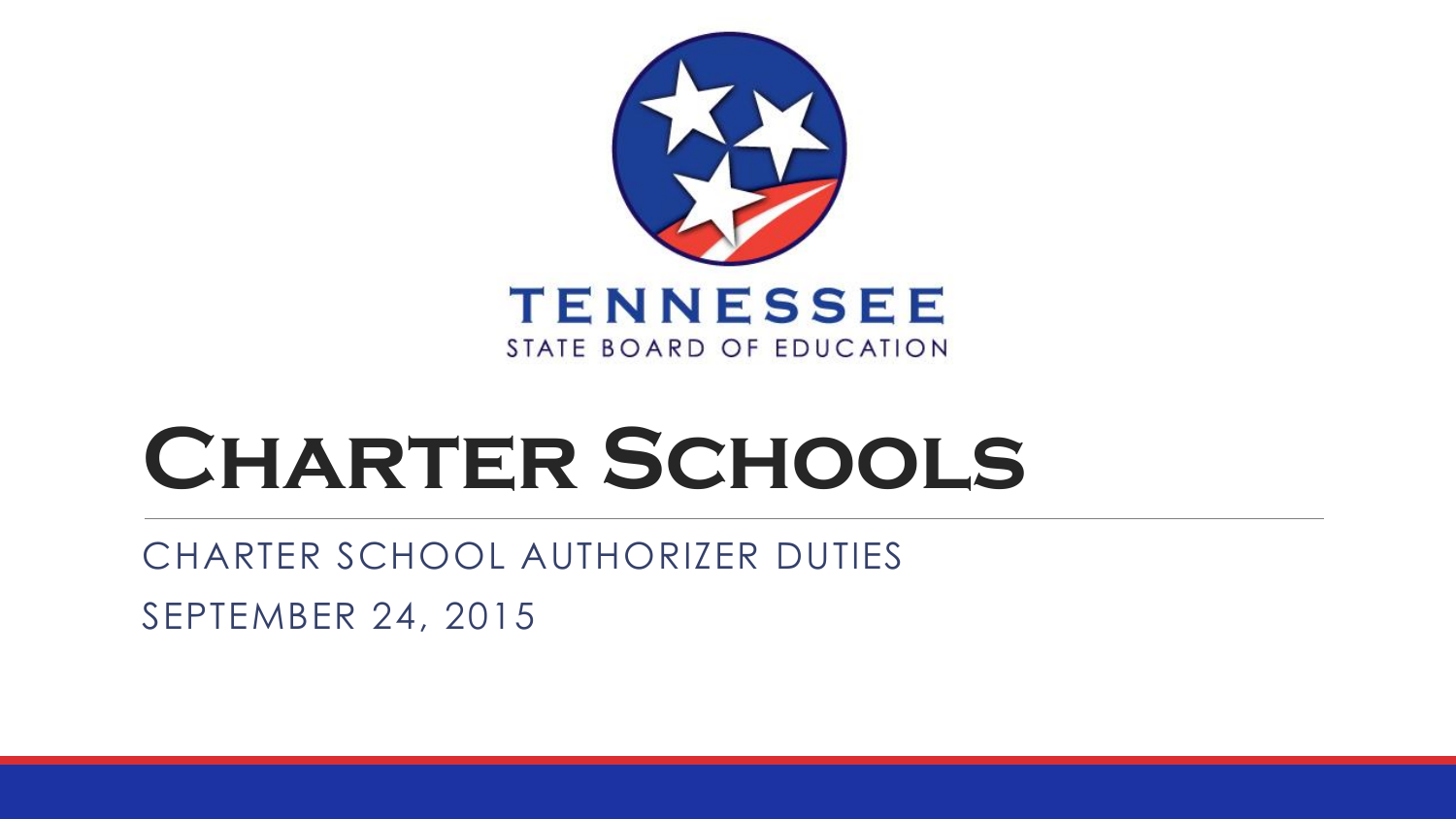## **A Decision to Authorize**

- $\blacksquare$  T.C.A. § 49-13-108(4)(E)
- Next steps after an authorization decision:
	- 30 calendar days in which the LEA and sponsor can mutually agree that the sponsor will be oversee by the LEA. (T.C.A. § 49-13-142)
	- **If the LEA and sponsor agree that the LEA will be the authorizer, they must submit a** signed charter agreement within the 30 calendar days.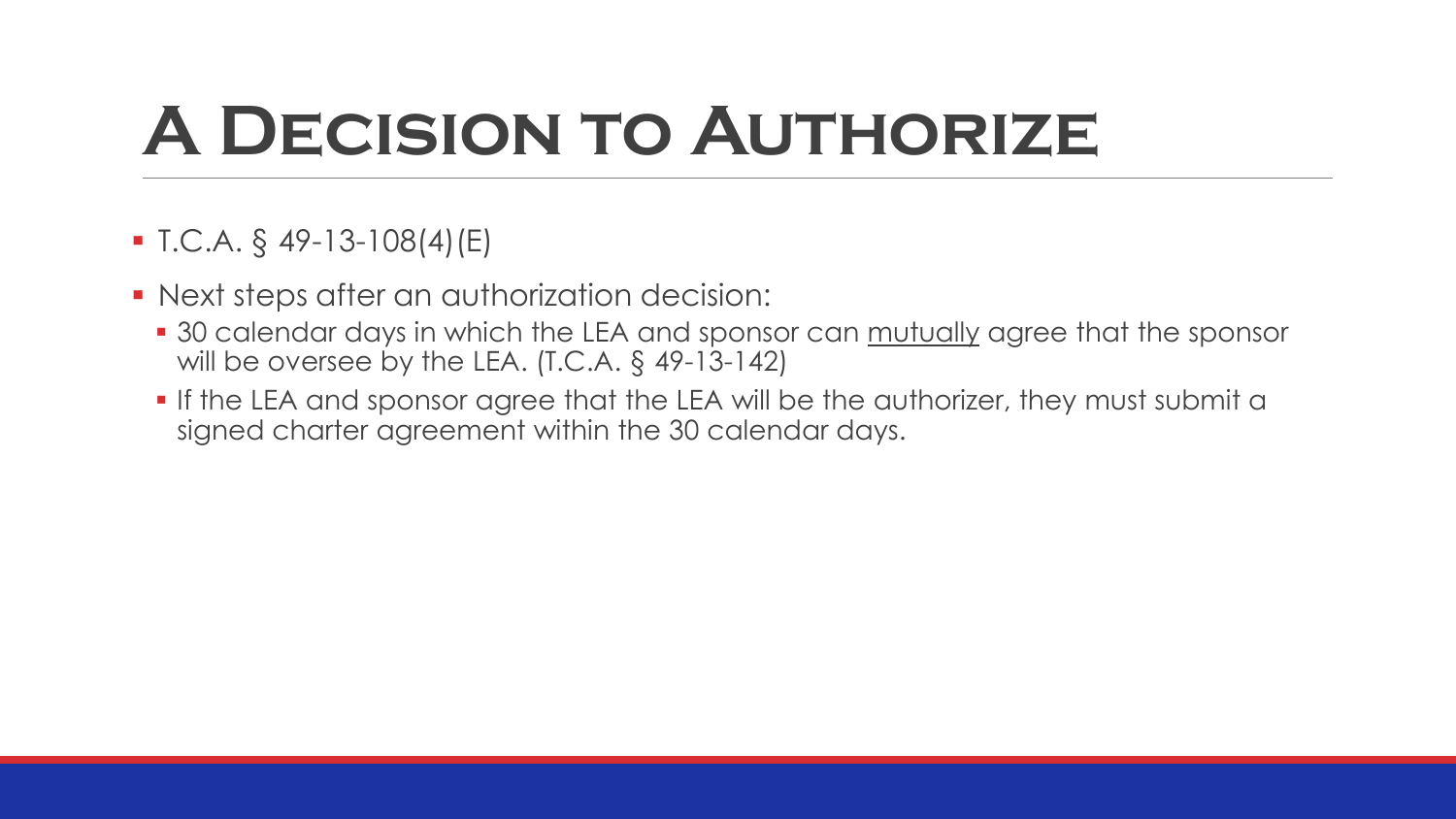#### **CONTRACT**

- Contract Approved by the Board
- Governs the relationship between the Board and the Charter School.
	- **10 year term**
	- Pre-opening checklist
	- **Performance/accountability** 
		- **Annual monitoring**
		- Interim review in  $5<sup>th</sup>$  year
	- Student Enrollment/Retention
	- Location/Special Education/Renewal/Revocation/Closure, Etc.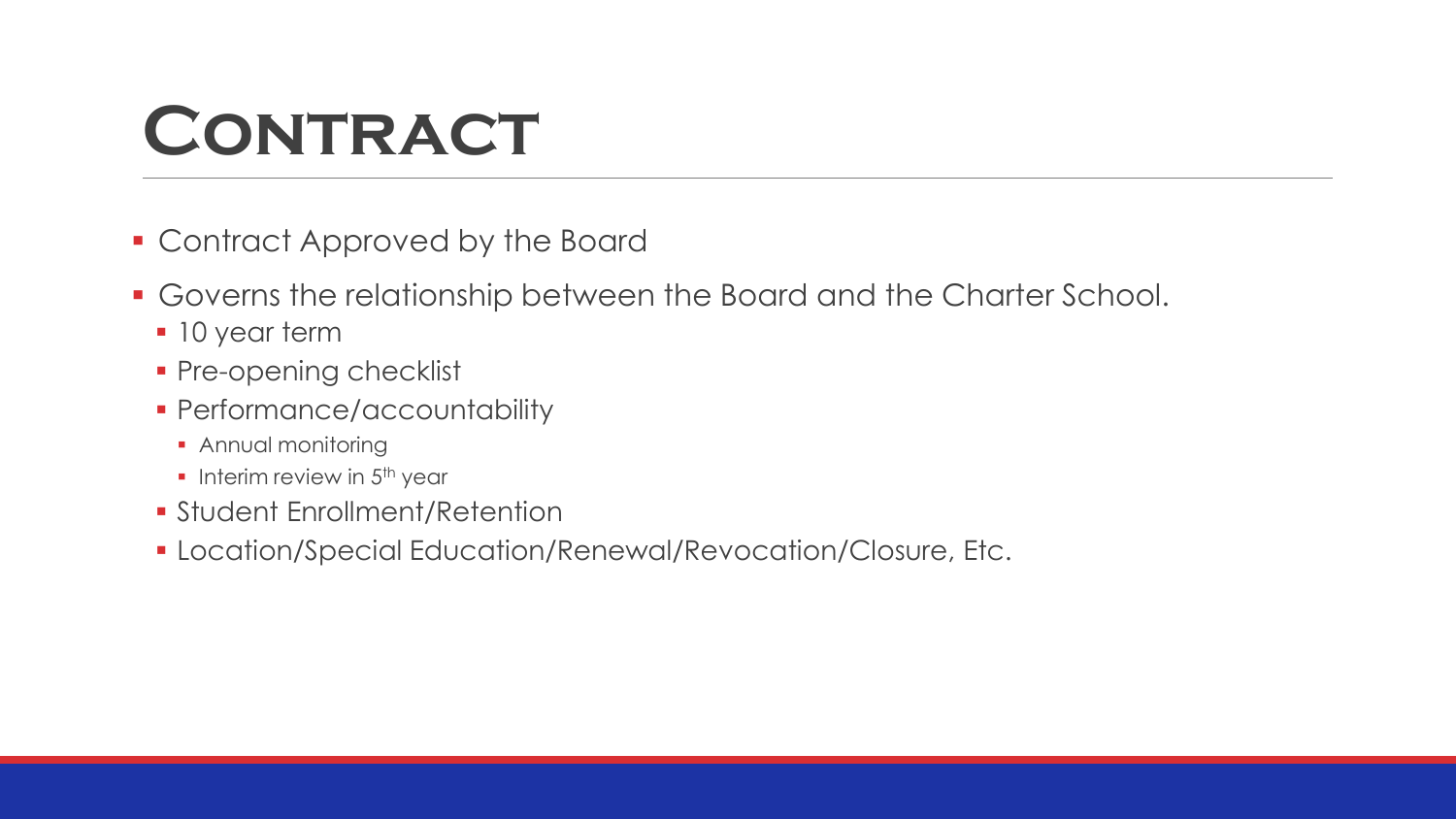## **Pre-Opening Checklist**

- **A** national authorizing best practice
- **An exhibit of the contract**
- Outlines the requirements that a school must complete to be ready to open its doors to students and faculty.
	- **If is the governance and management in place?**
	- **If is the school financially and operationally viable?**
	- If is the school in compliance and ready to serve all students?
	- If is the facility code compliant and able to house students and staff?